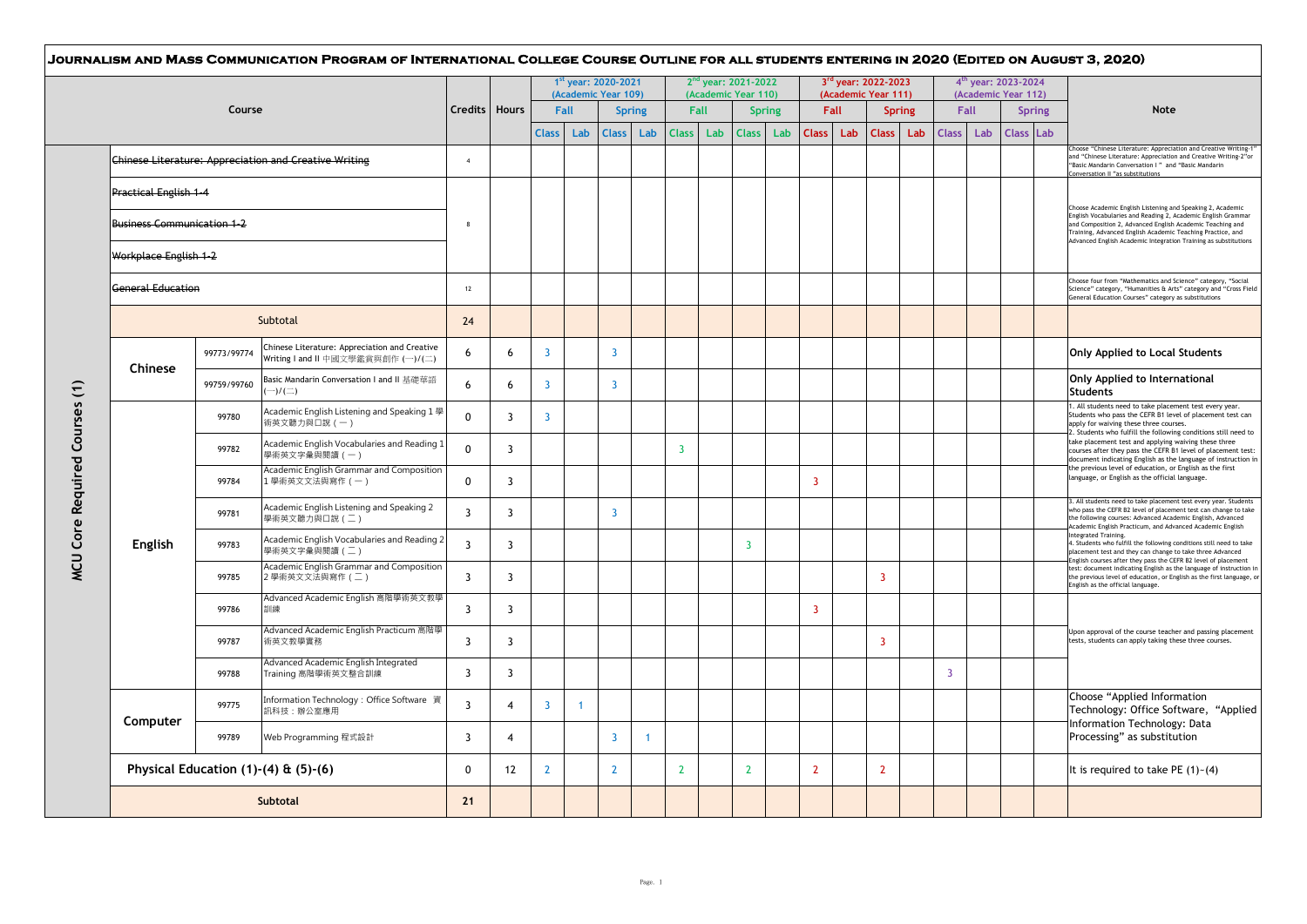|                       |              |                                                            |                 |                |                         |              | 1st year: 2020-2021<br>(Academic Year 109) |                |                         |              | 2 <sup>nd</sup> year: 2021-2022<br>(Academic Year 110) |                      |              |      | 3rd year: 2022-2023<br>(Academic Year 111) |               |              |      | $4th$ year: 2023-2024<br>(Academic Year 112) |                                        |
|-----------------------|--------------|------------------------------------------------------------|-----------------|----------------|-------------------------|--------------|--------------------------------------------|----------------|-------------------------|--------------|--------------------------------------------------------|----------------------|--------------|------|--------------------------------------------|---------------|--------------|------|----------------------------------------------|----------------------------------------|
|                       | Course       |                                                            | Credits   Hours |                |                         | Fall         |                                            | <b>Spring</b>  | <b>Fall</b>             |              |                                                        | <b>Spring</b>        |              | Fall |                                            | <b>Spring</b> |              | Fall | <b>Spring</b>                                | <b>Note</b>                            |
|                       |              |                                                            |                 |                | <b>Class</b>            | Lab          | <b>Class</b>                               | Lab            | <b>Class</b>            | Lab          | <b>Class</b>                                           | Lab                  | <b>Class</b> | Lab  | <b>Class</b>                               | Lab           | <b>Class</b> | Lab  | Class Lab                                    |                                        |
|                       | 99614        | Psychology 心理學                                             | $\overline{3}$  | $\overline{3}$ | $\overline{3}$          |              |                                            |                |                         |              |                                                        |                      |              |      |                                            |               |              |      |                                              |                                        |
|                       | 99615        | Sociology 社會學                                              | $\overline{3}$  | $\overline{3}$ |                         |              | $\overline{3}$                             |                |                         |              |                                                        |                      |              |      |                                            |               |              |      |                                              |                                        |
| <b>Social</b>         | 99203        | Economics 經濟學                                              | 6               | 8              | $\overline{3}$          |              |                                            |                |                         |              |                                                        |                      |              |      |                                            |               |              |      |                                              | Choose at least ONE course from        |
| Science (社會           | 99621        | Politics 政治學                                               | 3               | $\overline{3}$ |                         |              | $\mathbf{3}$                               |                |                         |              |                                                        |                      |              |      |                                            |               |              |      |                                              | "Social Science" category              |
| 科學類)                  | 99405        | Management管理學                                              | 3               | $\overline{3}$ |                         |              | $\overline{3}$                             |                |                         |              |                                                        |                      |              |      |                                            |               |              |      |                                              |                                        |
|                       | 99235        | Introduction to Law 法律概論                                   | 3               | $\overline{3}$ |                         |              |                                            |                |                         |              | $\overline{3}$                                         |                      |              |      |                                            |               |              |      |                                              |                                        |
|                       | 99769        | Special Topics on Social Science 社會科學專題                    | $\overline{3}$  | $\overline{3}$ |                         |              |                                            |                |                         |              | $\overline{3}$                                         |                      |              |      |                                            |               |              |      |                                              |                                        |
|                       | 99790        | Biology 生物學                                                | 3               | $\overline{3}$ | $\overline{3}$          |              |                                            |                |                         |              |                                                        |                      |              |      |                                            |               |              |      |                                              |                                        |
|                       | MC004        | Physics 物理學                                                | $\overline{3}$  | $\overline{3}$ | $\overline{\mathbf{3}}$ |              |                                            |                |                         |              |                                                        |                      |              |      |                                            |               |              |      |                                              |                                        |
|                       | <b>MC005</b> | Chemistry 化學                                               | 3               | $\overline{3}$ |                         |              | $\overline{3}$                             |                |                         |              |                                                        |                      |              |      |                                            |               |              |      |                                              |                                        |
|                       | 99426        | Accounting 會計學                                             | 6               | 10             | 3                       | $\mathbf{2}$ | $\overline{3}$                             | $\overline{2}$ |                         |              |                                                        |                      |              |      |                                            |               |              |      |                                              |                                        |
| <b>Mathematics</b>    | 99201        | Calculus 微積分                                               | 6               | 8              | $\overline{3}$          | $\mathbf{1}$ | $\overline{\mathbf{3}}$                    | $\mathbf{1}$   |                         |              |                                                        |                      |              |      |                                            |               |              |      |                                              | Choose at least ONE course from        |
| and Science           | 99204        | Statistics 統計學                                             | 6               | 8              |                         |              |                                            |                | $\overline{\mathbf{3}}$ | $\mathbf{1}$ | $\overline{3}$                                         | $\blacktriangleleft$ |              |      |                                            |               |              |      |                                              | "Mathematics and Science" category     |
| (自然科學類)               | 99778        | Human Evoluation 人類演化論                                     | 3               | $\overline{3}$ |                         |              |                                            |                | $\overline{3}$          |              |                                                        |                      |              |      |                                            |               |              |      |                                              |                                        |
|                       | 99741        | Introduction to Science 科學導論                               | 3               | $\overline{3}$ |                         |              |                                            |                | $\overline{\mathbf{3}}$ |              |                                                        |                      |              |      |                                            |               |              |      |                                              |                                        |
|                       | 99747        | Studies on Environmental Dynamics 環境議題研究                   | 3               | $\overline{3}$ |                         |              |                                            |                |                         |              | $\overline{3}$                                         |                      |              |      |                                            |               |              |      |                                              |                                        |
|                       | 99763        | Marine Biology 海洋生物學                                       | 3               | $\overline{3}$ |                         |              |                                            |                |                         |              | $\overline{3}$                                         |                      |              |      |                                            |               |              |      |                                              |                                        |
|                       | MC007        | Special Topics on Science 自然科學專題                           | $\overline{3}$  | $\overline{3}$ |                         |              |                                            |                |                         |              | 3                                                      |                      |              |      |                                            |               |              |      |                                              |                                        |
|                       | 99618        | Introduction to Chinese Literature 中國文學概論                  | 3               | $\overline{3}$ | $\overline{3}$          |              |                                            |                |                         |              |                                                        |                      |              |      |                                            |               |              |      |                                              |                                        |
|                       | 99620        | Special Topics on Modern China 現代中國專題                      | $\overline{3}$  | $\overline{3}$ | $\overline{3}$          |              |                                            |                |                         |              |                                                        |                      |              |      |                                            |               |              |      |                                              |                                        |
|                       | 99772        | Chinese Literature: Appreciation and Creative Writing 文學鑑賞 | 3               | $\overline{3}$ | $\overline{3}$          |              |                                            |                |                         |              |                                                        |                      |              |      |                                            |               |              |      |                                              |                                        |
|                       | 99754        | Introduction to Chinese Culture 中國文化概論                     | 3               | $\overline{3}$ | $\overline{3}$          |              |                                            |                |                         |              |                                                        |                      |              |      |                                            |               |              |      |                                              |                                        |
|                       | 99768        | Readings of Selected Short Stories 短篇小說選讀                  | 3               | $\overline{3}$ | $\overline{3}$          |              |                                            |                |                         |              |                                                        |                      |              |      |                                            |               |              |      |                                              |                                        |
| <b>Humanities</b>     | 99764        | Introduction to Western Literature 西洋文學概論                  | $\overline{3}$  | $\overline{3}$ | $\overline{3}$          |              |                                            |                |                         |              |                                                        |                      |              |      |                                            |               |              |      |                                              |                                        |
| and Arts (人           | 99716        | Cross-cultural Communication 跨文化溝通                         | 3               | $\overline{3}$ | $\overline{\mathbf{3}}$ |              |                                            |                |                         |              |                                                        |                      |              |      |                                            |               |              |      |                                              | Choose at least ONE course from        |
| 文學科)                  | MC014        | Special Topics on Art 藝術專題                                 | $\overline{3}$  | $\overline{3}$ | $\overline{3}$          |              |                                            |                |                         |              |                                                        |                      |              |      |                                            |               |              |      |                                              | "Humanities & Arts" category           |
|                       | 99751        | Special Topics on Humanity 人文專題                            | $\overline{3}$  | $\overline{3}$ |                         |              | $\overline{3}$                             |                |                         |              |                                                        |                      |              |      |                                            |               |              |      |                                              |                                        |
|                       | MC012        | Chinese History and Culture 歷史文化與社會變遷                      | $\overline{3}$  | $\overline{3}$ |                         |              | $\overline{3}$                             |                |                         |              |                                                        |                      |              |      |                                            |               |              |      |                                              |                                        |
|                       | 99619        | Introduction to World Literature 世界文學概論                    | 3               | $\overline{3}$ |                         |              | $\overline{3}$                             |                |                         |              |                                                        |                      |              |      |                                            |               |              |      |                                              |                                        |
|                       | 99711        | Western Art Appreciation 西洋藝術賞析                            | 3               | $\overline{3}$ |                         |              | $\overline{3}$                             |                |                         |              |                                                        |                      |              |      |                                            |               |              |      |                                              |                                        |
|                       | 99603        | Public Speaking 公共演說                                       | 3               | 3              |                         |              |                                            |                |                         |              | 3                                                      |                      |              |      |                                            |               |              |      |                                              |                                        |
|                       | 99728        | Leadership 領導與統御                                           | 3               | $\overline{3}$ |                         |              |                                            |                |                         |              | $\overline{3}$                                         |                      |              |      |                                            |               |              |      |                                              |                                        |
|                       | 99748        | Practical English Reading 實用英文閱讀                           | 3               | $\overline{3}$ |                         |              |                                            |                |                         |              | $\overline{3}$                                         |                      |              |      |                                            |               |              |      |                                              |                                        |
|                       | 99744        | Applied Linguistics 應用語言學                                  | 3               | $\overline{3}$ |                         |              |                                            |                |                         |              | $\mathbf{3}$                                           |                      |              |      |                                            |               |              |      |                                              |                                        |
|                       | 99743        | Second Language Acquisition 第二語習得                          | 3               | $\overline{3}$ |                         |              |                                            |                |                         |              | $\overline{3}$                                         |                      |              |      |                                            |               |              |      |                                              |                                        |
|                       | 99753        | Second Foreign Language 第二外國語                              | $\overline{3}$  | $\overline{3}$ |                         |              |                                            |                |                         |              | $\overline{3}$                                         |                      |              |      |                                            |               |              |      |                                              |                                        |
| <b>Cross Field</b>    | 99847/99848  | Second Foreign Language 第二外國語(一)(二)                        | 6               | 6              |                         |              |                                            |                | -3                      |              | $\overline{3}$                                         |                      |              |      |                                            |               |              |      |                                              |                                        |
|                       | 99742        | Educational Psychology 教育心理學                               | 3               | $\overline{3}$ |                         |              |                                            |                |                         |              | $\mathbf{3}$                                           |                      |              |      |                                            |               |              |      |                                              | Choose at least ONE courses from       |
| General               | 99740        | Etiquette and Communication 國際禮儀與溝通專題                      | 3               | $\overline{3}$ |                         |              |                                            |                | $\overline{\mathbf{3}}$ |              |                                                        |                      |              |      |                                            |               |              |      |                                              | "Cross Field General Education Courses |
| Education ( <i></i> 跨 | 99779        | Special Topics on Globalization 全球化專題                      | 3               | $\overline{3}$ |                         |              |                                            |                |                         |              | 3                                                      |                      |              |      |                                            |               |              |      |                                              |                                        |
| 領域通識學                 | 99777        | Special Topics on Asia 亞洲專題                                | 3               | $\overline{3}$ |                         |              |                                            |                |                         |              | $\mathbf{3}$                                           |                      |              |      |                                            |               |              |      |                                              |                                        |
| 科)                    | 99746        | Special Topics on International Relations 國際專題             | 3               | $\overline{3}$ |                         |              |                                            |                |                         |              | $\overline{3}$                                         |                      |              |      |                                            |               |              |      |                                              |                                        |
|                       | 99749        | Special Topics on Cross-strait 兩岸專題                        | 3               | $\overline{3}$ |                         |              |                                            |                |                         |              | $\overline{3}$                                         |                      |              |      |                                            |               |              |      |                                              |                                        |
|                       | 99745        | Special Topics on Negotiation 談判專題                         | 3               | $\overline{3}$ |                         |              |                                            |                |                         |              | $\mathbf{3}$                                           |                      |              |      |                                            |               |              |      |                                              |                                        |
|                       | <b>IC001</b> | The Economics of Environmental Pollution 環保經濟              | 3               | $\overline{3}$ |                         |              |                                            |                |                         |              | $\overline{3}$                                         |                      |              |      |                                            |               |              |      |                                              |                                        |
|                       | 99791        | Critical Literacy 批判識讀                                     | 3               | $\overline{3}$ |                         |              |                                            |                |                         |              | $\overline{3}$                                         |                      |              |      |                                            |               |              |      |                                              |                                        |
|                       | 99761/99762  | Intermediate Mandarin Conversation I & II 中級華語(一)(二)       | 6               | 6              |                         |              |                                            |                | -3                      |              | $\overline{3}$                                         |                      |              |      |                                            |               |              |      |                                              | Only Applied to International Students |
|                       |              | Subtotal                                                   | 12              |                |                         |              |                                            |                |                         |              |                                                        |                      |              |      |                                            |               |              |      |                                              |                                        |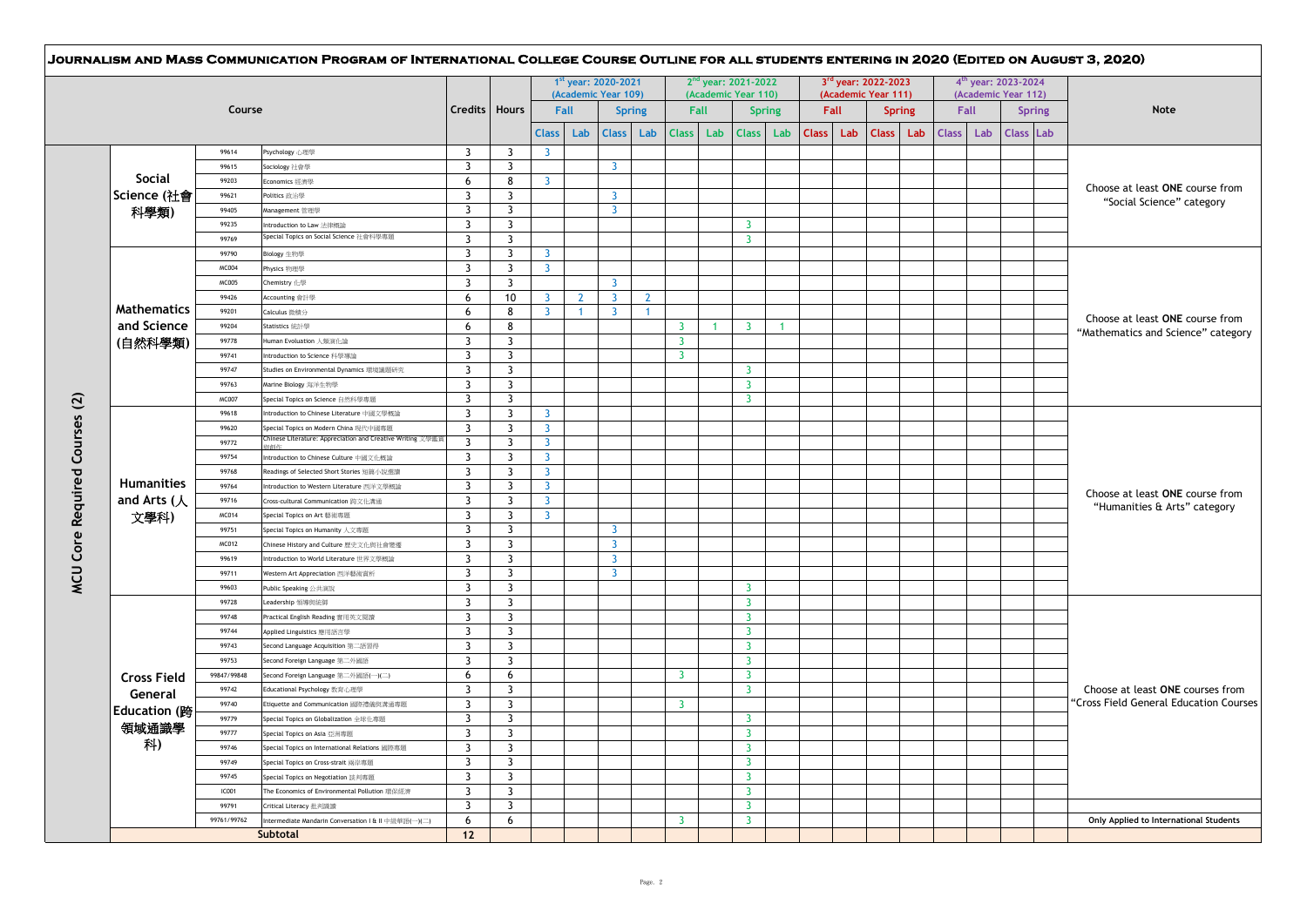|              |                                                                               |                                                          |                                                       |                                                    |                         |                         | 1st year: 2020-2021<br>(Academic Year 109) |                |                      |                         |     | 2 <sup>nd</sup> year: 2021-2022<br>(Academic Year 110) |                      |                         | 3rd year: 2022-2023<br>(Academic Year 111) |                               |                                  |                | 4 <sup>th</sup> year: 2023-2024<br>(Academic Year 112) |                  |               |                                                                             |  |
|--------------|-------------------------------------------------------------------------------|----------------------------------------------------------|-------------------------------------------------------|----------------------------------------------------|-------------------------|-------------------------|--------------------------------------------|----------------|----------------------|-------------------------|-----|--------------------------------------------------------|----------------------|-------------------------|--------------------------------------------|-------------------------------|----------------------------------|----------------|--------------------------------------------------------|------------------|---------------|-----------------------------------------------------------------------------|--|
|              |                                                                               | Course                                                   |                                                       |                                                    | Credits   Hours         | <b>Class</b>            | Fall<br>Lab                                | <b>Class</b>   | <b>Spring</b><br>Lab | Fall<br><b>Class</b>    | Lab | <b>Class</b>                                           | <b>Spring</b><br>Lab | Fall<br><b>Class</b>    | Lab                                        | <b>Spring</b><br><b>Class</b> | Lab                              | <b>Class</b>   | Fall<br>Lab                                            | <b>Class Lab</b> | <b>Spring</b> | Note                                                                        |  |
|              |                                                                               | 27111                                                    | Introduction to Journalism 新聞學概論                      | $\overline{\mathbf{3}}$                            | $\overline{\mathbf{3}}$ | $\overline{\mathbf{3}}$ |                                            |                |                      |                         |     |                                                        |                      |                         |                                            |                               |                                  |                |                                                        |                  |               |                                                                             |  |
|              |                                                                               | 27122                                                    | Introduction to Advertising and Integrated Brand      | $\overline{\mathbf{3}}$                            | $\overline{3}$          | $\overline{\mathbf{3}}$ |                                            |                |                      |                         |     |                                                        |                      |                         |                                            |                               |                                  |                |                                                        |                  |               |                                                                             |  |
| 1st Year     |                                                                               | 27121                                                    | Communication 廣告學與品牌溝通<br>Graphics and Design 圖像與設計   | $\overline{\mathbf{3}}$                            | $\overline{\mathbf{3}}$ |                         |                                            | $\overline{3}$ |                      |                         |     |                                                        |                      |                         |                                            |                               |                                  |                |                                                        |                  |               |                                                                             |  |
|              |                                                                               | 27112                                                    | Principles of Public Relations 公開概論                   | $\overline{\mathbf{3}}$                            | $\overline{\mathbf{3}}$ |                         |                                            | $\overline{3}$ |                      |                         |     |                                                        |                      |                         |                                            |                               |                                  |                |                                                        |                  |               |                                                                             |  |
|              |                                                                               | 27113                                                    | Introduction to Electronic Media 電子媒介概論               | $\overline{\mathbf{3}}$                            | $\overline{\mathbf{3}}$ |                         |                                            | $\overline{3}$ |                      |                         |     |                                                        |                      |                         |                                            |                               |                                  |                |                                                        |                  |               |                                                                             |  |
|              |                                                                               | 27237                                                    | News Literacy 新聞素養                                    | $\overline{\mathbf{3}}$                            | $\overline{\mathbf{3}}$ |                         |                                            |                |                      | $\overline{\mathbf{3}}$ |     |                                                        |                      |                         |                                            |                               |                                  |                |                                                        |                  |               |                                                                             |  |
|              |                                                                               | 27215                                                    | Audivisual Production 影音内容製作                          | $\overline{\mathbf{3}}$                            | $\overline{\mathbf{3}}$ |                         |                                            |                |                      | $\overline{3}$          |     |                                                        |                      |                         |                                            |                               |                                  |                |                                                        |                  |               |                                                                             |  |
|              |                                                                               | 27214                                                    | Principles of Communication 傳播原理                      | $\overline{\mathbf{3}}$                            | $\overline{\mathbf{3}}$ |                         |                                            |                |                      | $\overline{3}$          |     |                                                        |                      |                         |                                            |                               |                                  |                |                                                        |                  |               | Including the following 4 areas of                                          |  |
| 2nd Year     |                                                                               | 27211                                                    | News Reporting and Writing 新聞採訪與寫作                    | $\overline{\mathbf{3}}$                            | $\overline{\mathbf{3}}$ |                         |                                            |                |                      |                         |     | $\overline{\mathbf{3}}$                                |                      |                         |                                            |                               |                                  |                |                                                        |                  |               | expertise:<br>(1) Journalism                                                |  |
|              |                                                                               | 27212                                                    | Principles of Marketing 行銷原理                          | $\overline{\mathbf{3}}$                            | $\overline{\mathbf{3}}$ |                         |                                            |                |                      |                         |     | $\overline{\mathbf{3}}$                                |                      |                         |                                            |                               |                                  |                |                                                        |                  |               | (2) Advertising and PR                                                      |  |
|              |                                                                               | 27223                                                    | Multimedia Production 多媒體製作                           | $\overline{\mathbf{3}}$                            | $\overline{\mathbf{3}}$ |                         |                                            |                |                      |                         |     | $\overline{\mathbf{3}}$                                |                      |                         |                                            |                               |                                  |                |                                                        |                  |               | (3) Broadcasting and TV<br>(4) Communication Theory                         |  |
|              |                                                                               | 27315                                                    | Special Topics in Journalism and Practice 新聞專題與<br>審作 | $\overline{\mathbf{3}}$                            | $\overline{\mathbf{3}}$ |                         |                                            |                |                      |                         |     |                                                        |                      | $\overline{\mathbf{3}}$ |                                            |                               |                                  |                |                                                        |                  |               |                                                                             |  |
|              |                                                                               | 27222                                                    | Strategies in Public Relations 公開策略                   | $\overline{\mathbf{3}}$                            | $\overline{\mathbf{3}}$ |                         |                                            |                |                      |                         |     |                                                        |                      | $\overline{3}$          |                                            |                               |                                  |                |                                                        |                  |               |                                                                             |  |
| 3rd Year     |                                                                               | 27323                                                    | Special Topics in Radio and TV Broadcasting 廣電專題      | $\overline{\mathbf{3}}$                            | $\overline{\mathbf{3}}$ |                         |                                            |                |                      |                         |     |                                                        |                      |                         |                                            | $\overline{3}$                |                                  |                |                                                        |                  |               |                                                                             |  |
|              |                                                                               | 27314                                                    | Communication Research Methods 傳播研究方法                 | $\overline{\mathbf{3}}$                            | $\overline{\mathbf{3}}$ |                         |                                            |                |                      |                         |     |                                                        |                      |                         |                                            | $\overline{3}$                |                                  |                |                                                        |                  |               |                                                                             |  |
|              |                                                                               | 27412                                                    | Media Internship 媒體實習                                 | $\overline{\mathbf{3}}$                            | $\overline{\mathbf{3}}$ |                         |                                            |                |                      |                         |     |                                                        |                      |                         |                                            |                               |                                  | $\overline{3}$ |                                                        |                  |               |                                                                             |  |
| 4th Year     |                                                                               | 27411                                                    | Graduation Thesis I 畢業論文/專題製作(一)                      | $\overline{\mathbf{3}}$                            | $\overline{\mathbf{3}}$ |                         |                                            |                |                      |                         |     |                                                        |                      |                         |                                            |                               |                                  | $\overline{3}$ |                                                        |                  |               |                                                                             |  |
|              |                                                                               | 27421                                                    | Graduation Thesis II 畢業論文/專題製作(二)                     | $\overline{\mathbf{3}}$                            | $\overline{3}$          |                         |                                            |                |                      |                         |     |                                                        |                      |                         |                                            |                               |                                  |                |                                                        | $\overline{3}$   |               |                                                                             |  |
|              |                                                                               |                                                          | Subtotal                                              | 54                                                 |                         |                         |                                            |                |                      |                         |     |                                                        |                      |                         |                                            |                               |                                  |                |                                                        |                  |               | Complete 60 credits from Professional Required Courses before<br>graduation |  |
| 27221        |                                                                               |                                                          | News Editing and Producing 新聞編輯與製作                    | $\overline{\mathbf{3}}$                            | $\overline{\mathbf{3}}$ |                         |                                            |                |                      |                         |     | $\overline{\mathbf{3}}$                                |                      |                         |                                            |                               |                                  |                |                                                        |                  |               |                                                                             |  |
| 27341        |                                                                               |                                                          | In-Depth Reporting and Newswriting 專題企劃與報導            | $\overline{\mathbf{3}}$                            | $\overline{\mathbf{3}}$ |                         |                                            |                |                      |                         |     |                                                        |                      | $\overline{\mathbf{3}}$ |                                            |                               |                                  |                |                                                        |                  |               |                                                                             |  |
| 27344        |                                                                               | Creative Writing 創意寫作                                    |                                                       | $\overline{\mathbf{3}}$                            | $\overline{\mathbf{3}}$ |                         |                                            |                |                      |                         |     |                                                        |                      |                         |                                            | $\overline{\mathbf{3}}$       |                                  |                |                                                        |                  |               |                                                                             |  |
| AB003        |                                                                               |                                                          | News Data Bank Application 新聞資料庫運用                    | $\overline{\mathbf{3}}$                            | $\overline{\mathbf{3}}$ |                         |                                            |                |                      |                         |     |                                                        |                      | $\overline{\mathbf{3}}$ |                                            |                               |                                  |                |                                                        |                  |               |                                                                             |  |
| <b>TR007</b> |                                                                               | Photography Journalism 新聞攝影                              |                                                       | $\overline{\mathbf{3}}$                            | $\overline{\mathbf{3}}$ |                         |                                            |                |                      |                         |     |                                                        |                      | $\overline{\mathbf{3}}$ |                                            |                               |                                  |                |                                                        |                  |               | Complete at least 24 credits from<br>Professional Elective Courses,         |  |
| <b>TR008</b> |                                                                               |                                                          | Magazine Writing and Editing 雜誌寫作                     | $\overline{\mathbf{3}}$                            | $\overline{\mathbf{3}}$ |                         |                                            |                |                      |                         |     |                                                        |                      | $\overline{3}$          |                                            |                               |                                  |                |                                                        |                  |               | cetegory selections of (1)-(5)                                              |  |
| <b>TR011</b> |                                                                               |                                                          | Categorized News Reporting 分類新聞報導                     | $\overline{\mathbf{3}}$                            | $\overline{\mathbf{3}}$ |                         |                                            |                |                      |                         |     |                                                        |                      |                         |                                            |                               |                                  |                |                                                        | $\overline{3}$   |               |                                                                             |  |
| 27438        |                                                                               | International Political and Business News Writing 專題新聞報導 | $\overline{\mathbf{3}}$<br>$\overline{\mathbf{3}}$    | $\overline{\mathbf{3}}$<br>$\overline{\mathbf{3}}$ |                         |                         |                                            |                |                      |                         |     |                                                        |                      |                         |                                            |                               | $\overline{3}$<br>$\overline{3}$ |                | $\overline{3}$                                         |                  |               |                                                                             |  |
| 27336        | TR013<br>Seminar on News Media Practices 新聞媒體實務專題<br>Photography Editing 圖片編輯 | $\overline{\mathbf{3}}$                                  | $\overline{\mathbf{3}}$                               |                                                    |                         |                         |                                            |                |                      |                         |     |                                                        |                      |                         |                                            |                               |                                  |                |                                                        |                  |               |                                                                             |  |
|              |                                                                               |                                                          | Subtotal                                              |                                                    |                         |                         |                                            |                |                      |                         |     |                                                        |                      |                         |                                            |                               |                                  |                |                                                        |                  |               |                                                                             |  |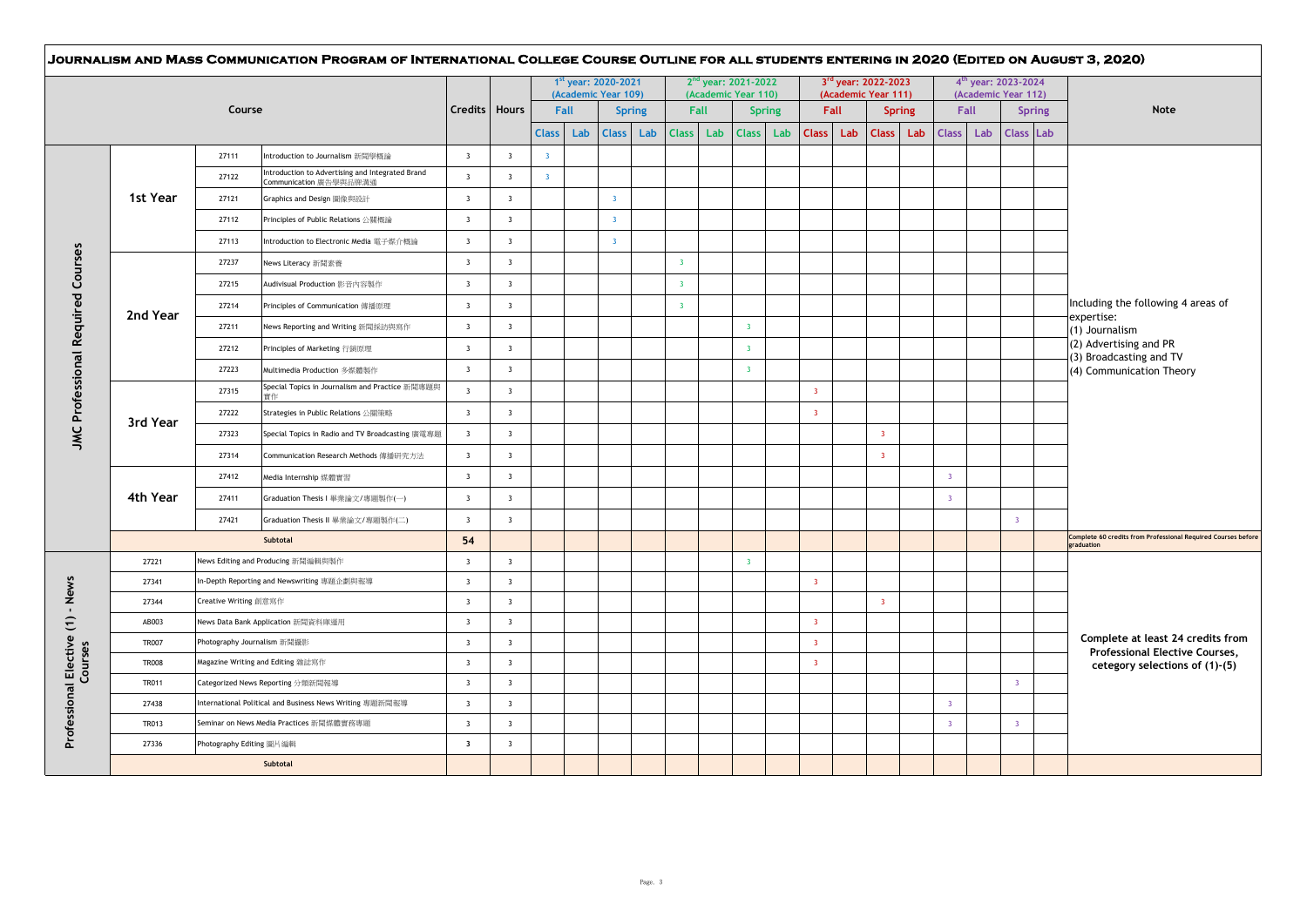|                                                |              |                                                |                         |                         |                | 1st year: 2020-2021<br>(Academic Year 109) |              |               |              |      | 2 <sup>nd</sup> year: 2021-2022<br>(Academic Year 110) |                         | 3rd year: 2022-2023<br>(Academic Year 111) |                         |               |                         |      | 4 <sup>th</sup> year: 2023-2024<br>(Academic Year 112) |                                                                     |  |  |
|------------------------------------------------|--------------|------------------------------------------------|-------------------------|-------------------------|----------------|--------------------------------------------|--------------|---------------|--------------|------|--------------------------------------------------------|-------------------------|--------------------------------------------|-------------------------|---------------|-------------------------|------|--------------------------------------------------------|---------------------------------------------------------------------|--|--|
|                                                |              | Course                                         | Credits   Hours         |                         |                | Fall                                       |              | <b>Spring</b> |              | Fall | <b>Spring</b>                                          |                         | Fall                                       |                         | <b>Spring</b> |                         | Fall | <b>Spring</b>                                          | <b>Note</b>                                                         |  |  |
|                                                |              |                                                |                         |                         | <b>Class</b>   | Lab                                        | <b>Class</b> | Lab           | <b>Class</b> | Lab  | <b>Class</b><br>Lab                                    | <b>Class</b>            | Lab                                        | <b>Class</b>            | Lab           | <b>Class</b>            | Lab  | <b>Class Lab</b>                                       |                                                                     |  |  |
|                                                | 99319        | Advertising Planning 廣告企劃                      | $\overline{\mathbf{3}}$ | $\overline{\mathbf{3}}$ |                |                                            |              |               |              |      |                                                        | $\overline{\mathbf{3}}$ |                                            |                         |               |                         |      |                                                        |                                                                     |  |  |
|                                                | <b>IC005</b> | Case Studies in Advertising 廣告個案研究             | $\overline{\mathbf{3}}$ | $\overline{\mathbf{3}}$ |                |                                            |              |               |              |      |                                                        |                         |                                            | $\overline{3}$          |               |                         |      |                                                        |                                                                     |  |  |
|                                                | 99213        | Marketing Management 行銷管理                      | $\overline{\mathbf{3}}$ | $\overline{\mathbf{3}}$ |                |                                            |              |               |              |      | $\overline{\mathbf{3}}$                                |                         |                                            |                         |               |                         |      |                                                        |                                                                     |  |  |
|                                                | 27435        | Service Marketing 服務行銷                         | $\overline{\mathbf{3}}$ | $\overline{\mathbf{3}}$ |                |                                            |              |               |              |      |                                                        |                         |                                            |                         |               | $\overline{\mathbf{3}}$ |      |                                                        |                                                                     |  |  |
|                                                | 99232        | Consumer Behavior 消費者行為                        | $\overline{\mathbf{3}}$ | $\overline{\mathbf{3}}$ |                |                                            |              |               |              |      |                                                        |                         |                                            | $\overline{3}$          |               |                         |      |                                                        |                                                                     |  |  |
|                                                | 99377        | Persuasion Theory 說服理論                         | $\overline{\mathbf{3}}$ | $\overline{\mathbf{3}}$ |                |                                            |              |               |              |      |                                                        | $\overline{\mathbf{3}}$ |                                            |                         |               |                         |      |                                                        |                                                                     |  |  |
|                                                | IC009        | Consumer Relationship Management 顧客關係管理        | $\overline{\mathbf{3}}$ | $\overline{\mathbf{3}}$ |                |                                            |              |               |              |      |                                                        | $\overline{\mathbf{3}}$ |                                            |                         |               |                         |      |                                                        | Complete at least 24 credits from<br>Professional Elective Courses, |  |  |
| Courses                                        | 27343        | Public Speaking and Presentation Skill 簡報與提案技巧 | $\overline{\mathbf{3}}$ | $\overline{\mathbf{3}}$ |                |                                            |              |               |              |      |                                                        | $\overline{3}$          |                                            |                         |               |                         |      |                                                        | cetegory selections of (1)-(5)                                      |  |  |
|                                                | 99378        | Adverting Strategy 廣告策略                        | $\overline{\mathbf{3}}$ | $\overline{\mathbf{3}}$ |                |                                            |              |               |              |      |                                                        |                         |                                            | $\overline{3}$          |               |                         |      |                                                        |                                                                     |  |  |
|                                                | 27340        | Practices of Advertising Designing 廣告設計實務      | $\overline{\mathbf{3}}$ | $\overline{\mathbf{3}}$ |                |                                            |              |               |              |      |                                                        |                         |                                            | $\overline{3}$          |               |                         |      |                                                        |                                                                     |  |  |
| Professional Elective (2) - Advertisement & PR | 27322        | Integrated Communications Campaigns 專案活動企劃     | $\overline{\mathbf{3}}$ | $\overline{\mathbf{3}}$ |                |                                            |              |               |              |      |                                                        |                         |                                            | $\overline{\mathbf{3}}$ |               |                         |      |                                                        |                                                                     |  |  |
|                                                | MC060        | ntegrated Marketing Communications 整合行銷        | $\overline{\mathbf{3}}$ | $\overline{\mathbf{3}}$ |                |                                            |              |               |              |      |                                                        |                         |                                            |                         |               | $\overline{3}$          |      |                                                        |                                                                     |  |  |
|                                                | MC061        | Seminar on Advertising Practices 廣告實務專題        | $\overline{\mathbf{3}}$ | $\overline{\mathbf{3}}$ |                |                                            |              |               |              |      |                                                        |                         |                                            |                         |               | $\overline{3}$          |      |                                                        |                                                                     |  |  |
|                                                | MC069        | Negotiation Techniques 談判技巧                    | $\overline{\mathbf{3}}$ | $\overline{\mathbf{3}}$ |                |                                            |              |               |              |      |                                                        |                         |                                            |                         |               |                         |      | $\overline{\mathbf{3}}$                                |                                                                     |  |  |
|                                                |              | Subtotal                                       |                         |                         |                |                                            |              |               |              |      |                                                        |                         |                                            |                         |               |                         |      |                                                        |                                                                     |  |  |
|                                                | 27337        | Digital Video and Audio Production 數位影音製作      | $\overline{\mathbf{3}}$ | $\overline{\mathbf{3}}$ |                |                                            |              |               |              |      |                                                        | $\overline{\mathbf{3}}$ |                                            |                         |               |                         |      |                                                        |                                                                     |  |  |
| <b>Broadcasting Courses</b>                    | MC030        | Program Production and Management 廣電節目產製管理     | $\overline{\mathbf{3}}$ | $\overline{\mathbf{3}}$ |                |                                            |              |               |              |      |                                                        | $\overline{\mathbf{3}}$ |                                            |                         |               |                         |      |                                                        |                                                                     |  |  |
|                                                | 27335        | Techniques of Video Filming 電視攝影               | $\overline{\mathbf{3}}$ | $\overline{\mathbf{3}}$ |                |                                            |              |               |              |      |                                                        | $\overline{\mathbf{3}}$ |                                            |                         |               |                         |      |                                                        |                                                                     |  |  |
|                                                | 27334        | Techniques of Video Editing 電視剪接               | $\overline{\mathbf{3}}$ | $\overline{\mathbf{3}}$ |                |                                            |              |               |              |      |                                                        |                         |                                            | $\overline{3}$          |               |                         |      |                                                        |                                                                     |  |  |
|                                                | <b>MC038</b> | Introduction to Drama 戲劇概論                     | $\overline{\mathbf{3}}$ | $\overline{\mathbf{3}}$ |                |                                            |              |               |              |      |                                                        | $\overline{\mathbf{3}}$ |                                            |                         |               |                         |      |                                                        |                                                                     |  |  |
|                                                | 27339        | Introduction to Music 音樂概論                     | $\overline{\mathbf{3}}$ | $\overline{\mathbf{3}}$ |                |                                            |              |               |              |      |                                                        | $\overline{\mathbf{3}}$ |                                            |                         |               |                         |      |                                                        | Complete at least 24 credits from<br>Professional Elective Courses, |  |  |
| $\mathbf{r}$                                   | 27342        | Micro Film Commercial Production 微電影與廣告影片製作    | $\overline{\mathbf{3}}$ | $\overline{\mathbf{3}}$ |                |                                            |              |               |              |      |                                                        | $\overline{\mathbf{3}}$ |                                            |                         |               |                         |      |                                                        | cetegory selections of (1)-(5)                                      |  |  |
|                                                | 27313        | Media Management 媒體管理                          |                         |                         |                |                                            |              |               |              |      |                                                        | $\overline{\mathbf{3}}$ |                                            |                         |               |                         |      |                                                        |                                                                     |  |  |
| Professional Elective (3)                      | 27338        | Audio Effect 廣播音效                              | $\overline{\mathbf{3}}$ | $\overline{\mathbf{3}}$ |                |                                            |              |               |              |      |                                                        |                         |                                            | $\overline{3}$          |               |                         |      |                                                        |                                                                     |  |  |
|                                                | 99369        | Introduction to Film 電影概論                      | $\overline{\mathbf{3}}$ | $\overline{\mathbf{3}}$ |                |                                            |              |               |              |      |                                                        |                         |                                            |                         |               | $\overline{\mathbf{3}}$ |      |                                                        |                                                                     |  |  |
|                                                | 27431        | Film Criticism 電影評論                            | $\overline{\mathbf{3}}$ | $\overline{\mathbf{3}}$ |                |                                            |              |               |              |      |                                                        |                         |                                            |                         |               |                         |      | $\overline{3}$                                         |                                                                     |  |  |
|                                                | 99354        | Visual Communication 視覺傳播                      | $\overline{\mathbf{3}}$ | $\overline{\mathbf{3}}$ | $\overline{3}$ |                                            |              |               |              |      |                                                        |                         |                                            |                         |               |                         |      |                                                        |                                                                     |  |  |
|                                                |              | Subtotal                                       |                         |                         |                |                                            |              |               |              |      |                                                        |                         |                                            |                         |               |                         |      |                                                        |                                                                     |  |  |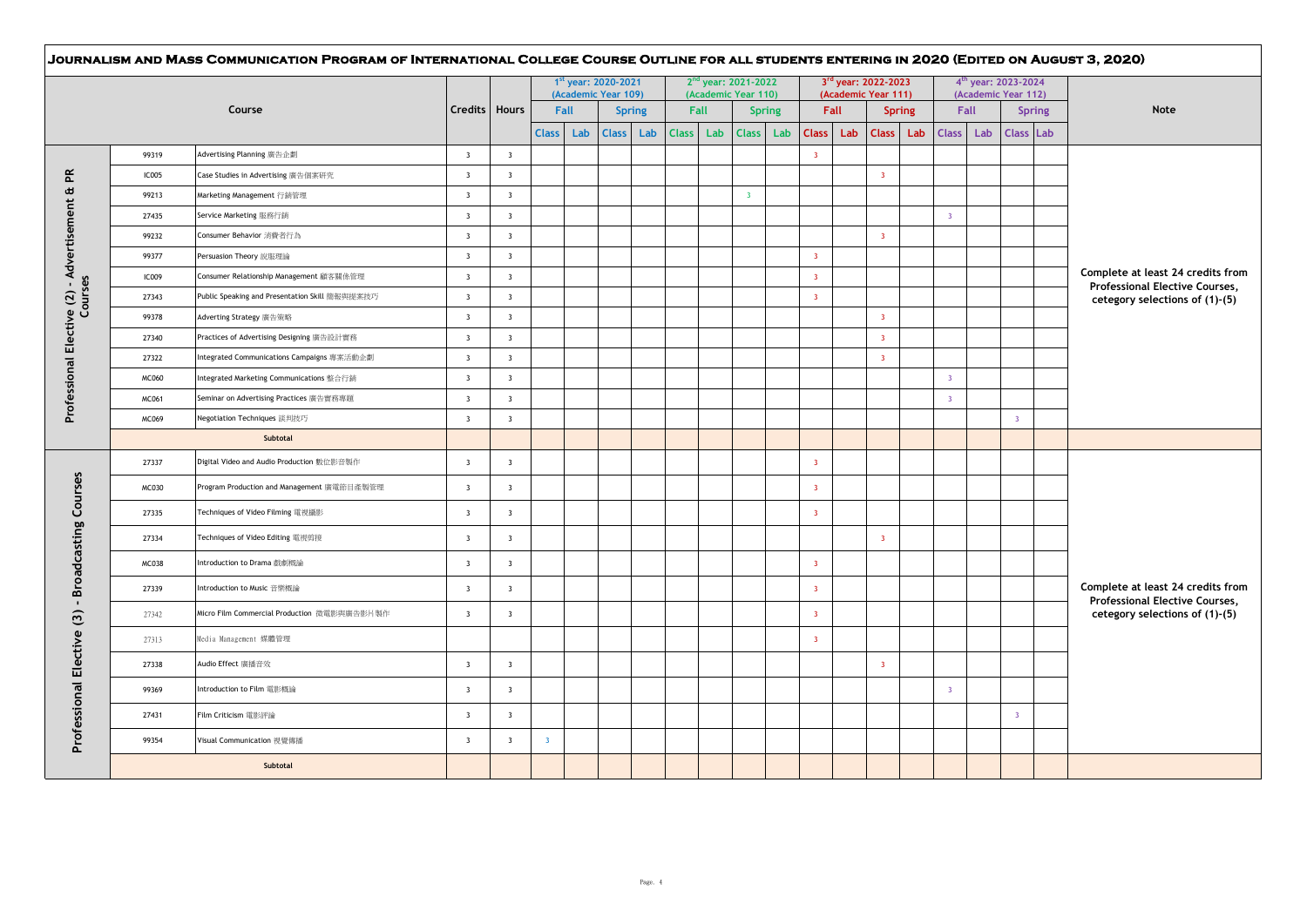|                                   |                                                 |                                                            |                         |                                                    | 1st year: 2020-2021<br>(Academic Year 109) |     |               | $2nd$ year: 2021-2022<br>(Academic Year 110) |                         |                         |               | 3rd year: 2022-2023<br>(Academic Year 111) |      |                         |               | 4 <sup>th</sup> year: 2023-2024<br>(Academic Year 112) |      |                         |                  |                                                                     |
|-----------------------------------|-------------------------------------------------|------------------------------------------------------------|-------------------------|----------------------------------------------------|--------------------------------------------|-----|---------------|----------------------------------------------|-------------------------|-------------------------|---------------|--------------------------------------------|------|-------------------------|---------------|--------------------------------------------------------|------|-------------------------|------------------|---------------------------------------------------------------------|
|                                   |                                                 | Course                                                     | Credits   Hours         |                                                    | Fall                                       |     | <b>Spring</b> |                                              | Fall                    |                         | <b>Spring</b> |                                            | Fall |                         | <b>Spring</b> |                                                        | Fall |                         | <b>Spring</b>    | Note                                                                |
|                                   |                                                 |                                                            |                         |                                                    | <b>Class</b>                               | Lab | <b>Class</b>  | Lab                                          | Lab<br><b>Class</b>     | <b>Class</b>            | Lab           | Class Lab                                  |      | <b>Class</b>            | Lab           | <b>Class</b>                                           | Lab  |                         | <b>Class Lab</b> |                                                                     |
|                                   | 27441                                           | Oral Communication 口頭傳播                                    | $\overline{\mathbf{3}}$ | $\overline{\mathbf{3}}$                            | $\overline{\mathbf{3}}$                    |     |               |                                              |                         |                         |               |                                            |      |                         |               |                                                        |      |                         |                  |                                                                     |
|                                   | 99362                                           | Statistics in Communication Research 傳播統計學                 | $\overline{\mathbf{3}}$ | $\overline{\mathbf{3}}$                            |                                            |     |               |                                              | $\overline{3}$          |                         |               |                                            |      |                         |               |                                                        |      |                         |                  |                                                                     |
| Courses                           | 27233                                           | nternational Relations 國際關係                                | $\overline{\mathbf{3}}$ | $\overline{\mathbf{3}}$                            |                                            |     |               |                                              | $\overline{\mathbf{3}}$ |                         |               |                                            |      |                         |               |                                                        |      |                         |                  |                                                                     |
|                                   | <b>DF004</b>                                    | Social Psychology 社會心理學                                    | $\overline{\mathbf{3}}$ | $\overline{\mathbf{3}}$                            |                                            |     |               |                                              |                         |                         |               | $\overline{\mathbf{3}}$                    |      |                         |               |                                                        |      |                         |                  |                                                                     |
|                                   | 99338                                           | .inguistics 語言學                                            | $\overline{\mathbf{3}}$ | $\overline{\mathbf{3}}$                            |                                            |     |               |                                              |                         |                         |               |                                            |      | $\overline{\mathbf{3}}$ |               |                                                        |      |                         |                  |                                                                     |
| Social                            | <b>DF006</b>                                    | Study of Constitutional Issues 憲政專題研究                      | $\overline{\mathbf{3}}$ | $\overline{\mathbf{3}}$                            |                                            |     |               |                                              |                         |                         |               |                                            |      | $\overline{\mathbf{3}}$ |               |                                                        |      |                         |                  |                                                                     |
| $\pmb{\upomega}$                  | <b>DF007</b>                                    | Study on Contemporary Social Problems 當代社會問題研究             | $\overline{\mathbf{3}}$ | $\overline{\mathbf{3}}$                            |                                            |     |               |                                              |                         |                         |               |                                            |      | $\overline{\mathbf{3}}$ |               |                                                        |      |                         |                  |                                                                     |
| -Communication                    | 27440                                           | Cultural Studies 文化研究                                      | $\overline{\mathbf{3}}$ | $\overline{\mathbf{3}}$                            |                                            |     |               |                                              |                         |                         |               |                                            |      |                         |               | $\overline{3}$                                         |      |                         |                  |                                                                     |
|                                   | 27231                                           | Special Topics on China Broadcasting Industry 中國大陸廣播電視產業專題 | $\overline{\mathbf{3}}$ | $\overline{\mathbf{3}}$                            |                                            |     |               |                                              | $\overline{\mathbf{3}}$ |                         |               |                                            |      |                         |               |                                                        |      |                         |                  |                                                                     |
|                                   | 27232                                           | Special Topics on China Advertising Industry 中國大陸廣告產業專題    | $\overline{\mathbf{3}}$ | $\overline{\mathbf{3}}$                            |                                            |     |               |                                              |                         | $\overline{\mathbf{3}}$ |               |                                            |      |                         |               |                                                        |      |                         |                  | Complete at least 24 credits from<br>Professional Elective Courses, |
|                                   | 27332                                           | Media Sociology 媒介社會學                                      | $\overline{\mathbf{3}}$ | $\overline{\mathbf{3}}$                            |                                            |     |               |                                              |                         |                         |               | $\overline{3}$                             |      |                         |               |                                                        |      |                         |                  | cetegory selections of (1)-(5)                                      |
|                                   | 27432                                           | Political Communication 政治傳播                               | $\overline{\mathbf{3}}$ | $\overline{\mathbf{3}}$                            |                                            |     |               |                                              |                         |                         |               |                                            |      |                         |               | $\overline{\mathbf{3}}$                                |      |                         |                  |                                                                     |
| $\mathbf{f}$                      | <b>IC006</b>                                    | Organizational Communication 組織傳播                          | $\overline{\mathbf{3}}$ | $\overline{\mathbf{3}}$                            |                                            |     |               |                                              |                         |                         |               |                                            |      |                         |               | $\overline{\mathbf{3}}$                                |      |                         |                  |                                                                     |
|                                   | 99376                                           | nternational Communication 國際傳播                            | $\overline{\mathbf{3}}$ | $\overline{\mathbf{3}}$                            |                                            |     |               |                                              |                         |                         |               |                                            |      |                         |               |                                                        |      | $\overline{3}$          |                  |                                                                     |
| Professional Elective             | MC094                                           | Critical Study on Mass Media 媒介批評                          | $\overline{\mathbf{3}}$ | $\overline{\mathbf{3}}$                            |                                            |     |               |                                              |                         |                         |               |                                            |      |                         |               |                                                        |      | $\overline{\mathbf{3}}$ |                  |                                                                     |
|                                   | <b>IC007</b>                                    | Organizational Behavior 組織行為                               | $\overline{\mathbf{3}}$ | $\overline{\mathbf{3}}$                            |                                            |     |               |                                              |                         |                         |               |                                            |      |                         |               |                                                        |      | $\overline{\mathbf{3}}$ |                  |                                                                     |
|                                   | 27324                                           | Media Law and Ethics 媒體法規與倫理                               | $\overline{\mathbf{3}}$ | $\overline{\mathbf{3}}$                            |                                            |     |               |                                              |                         |                         |               | $\overline{\mathbf{3}}$                    |      |                         |               |                                                        |      |                         |                  |                                                                     |
|                                   | 99372                                           | Human Resource Management for Media 媒介人力資源管理               | $\overline{\mathbf{3}}$ | $\overline{\mathbf{3}}$                            |                                            |     |               |                                              |                         |                         |               | $\overline{\mathbf{3}}$                    |      |                         |               |                                                        |      |                         |                  |                                                                     |
|                                   | 27333                                           | Human Resource Management 人力資源管理                           | $\overline{\mathbf{3}}$ | $\overline{\mathbf{3}}$                            |                                            |     |               |                                              |                         |                         |               |                                            |      | $\overline{\mathbf{3}}$ |               |                                                        |      |                         |                  |                                                                     |
|                                   |                                                 | Subtotal                                                   |                         |                                                    |                                            |     |               |                                              |                         |                         |               |                                            |      |                         |               |                                                        |      |                         |                  |                                                                     |
|                                   | IC011                                           | Web Design 網頁設計                                            | $\overline{\mathbf{3}}$ | $\overline{\mathbf{3}}$                            |                                            |     |               |                                              |                         | $\overline{\mathbf{3}}$ |               |                                            |      |                         |               |                                                        |      |                         |                  |                                                                     |
|                                   | IC012                                           | Data Mining 資料探勘                                           | $\overline{\mathbf{3}}$ | $\overline{\mathbf{3}}$                            |                                            |     |               |                                              |                         | $\overline{3}$          |               |                                            |      |                         |               |                                                        |      |                         |                  |                                                                     |
| Elective (5)                      | 99524                                           | Electronic Commerce 電子商務                                   | $\overline{\mathbf{3}}$ | $\overline{\mathbf{3}}$                            |                                            |     |               |                                              |                         |                         |               |                                            |      |                         |               | $\overline{3}$                                         |      |                         |                  | Complete at least 24 credits from                                   |
|                                   | 27235                                           | Multimedia Design 多媒體設計                                    | $\overline{\mathbf{3}}$ | $\overline{\mathbf{3}}$                            |                                            |     |               |                                              |                         | $\overline{\mathbf{3}}$ |               |                                            |      |                         |               |                                                        |      |                         |                  | Professional Elective Courses,<br>cetegory selections of (1)-(5)    |
|                                   | 27234                                           | /isual Image Processing 影像處理                               | $\overline{\mathbf{3}}$ | $\overline{\mathbf{3}}$                            |                                            |     |               |                                              |                         | $\overline{3}$          |               |                                            |      |                         |               |                                                        |      |                         |                  |                                                                     |
| New Media Courses<br>Professional | IC013                                           | Digital Visual Effects 數位特效製作                              | $\overline{\mathbf{3}}$ | $\overline{\mathbf{3}}$                            |                                            |     |               |                                              |                         |                         |               |                                            |      | $\overline{\mathbf{3}}$ |               |                                                        |      |                         |                  |                                                                     |
|                                   |                                                 | Subtotal                                                   |                         |                                                    |                                            |     |               |                                              |                         |                         |               |                                            |      |                         |               |                                                        |      |                         |                  |                                                                     |
|                                   | <b>Subtotal College Required Course Credits</b> |                                                            |                         |                                                    |                                            |     |               |                                              |                         |                         |               |                                            |      |                         |               |                                                        |      |                         |                  |                                                                     |
|                                   | Subtotal Professional Required Credits          |                                                            |                         | 33 (Core Required 21 + General Education 12)<br>54 |                                            |     |               |                                              |                         |                         |               |                                            |      |                         |               |                                                        |      |                         |                  |                                                                     |
|                                   | <b>Subtotal Professional Elective Credits</b>   |                                                            |                         | 24                                                 |                                            |     |               |                                              |                         |                         |               |                                            |      |                         |               |                                                        |      |                         |                  |                                                                     |
|                                   | Other Elective Credits (Free Electives)         |                                                            |                         |                                                    |                                            |     |               |                                              |                         |                         |               |                                            |      | 17                      |               |                                                        |      |                         |                  |                                                                     |
|                                   | <b>Total Credits</b>                            |                                                            |                         |                                                    |                                            |     |               |                                              |                         |                         |               |                                            |      | 128                     |               |                                                        |      |                         |                  |                                                                     |